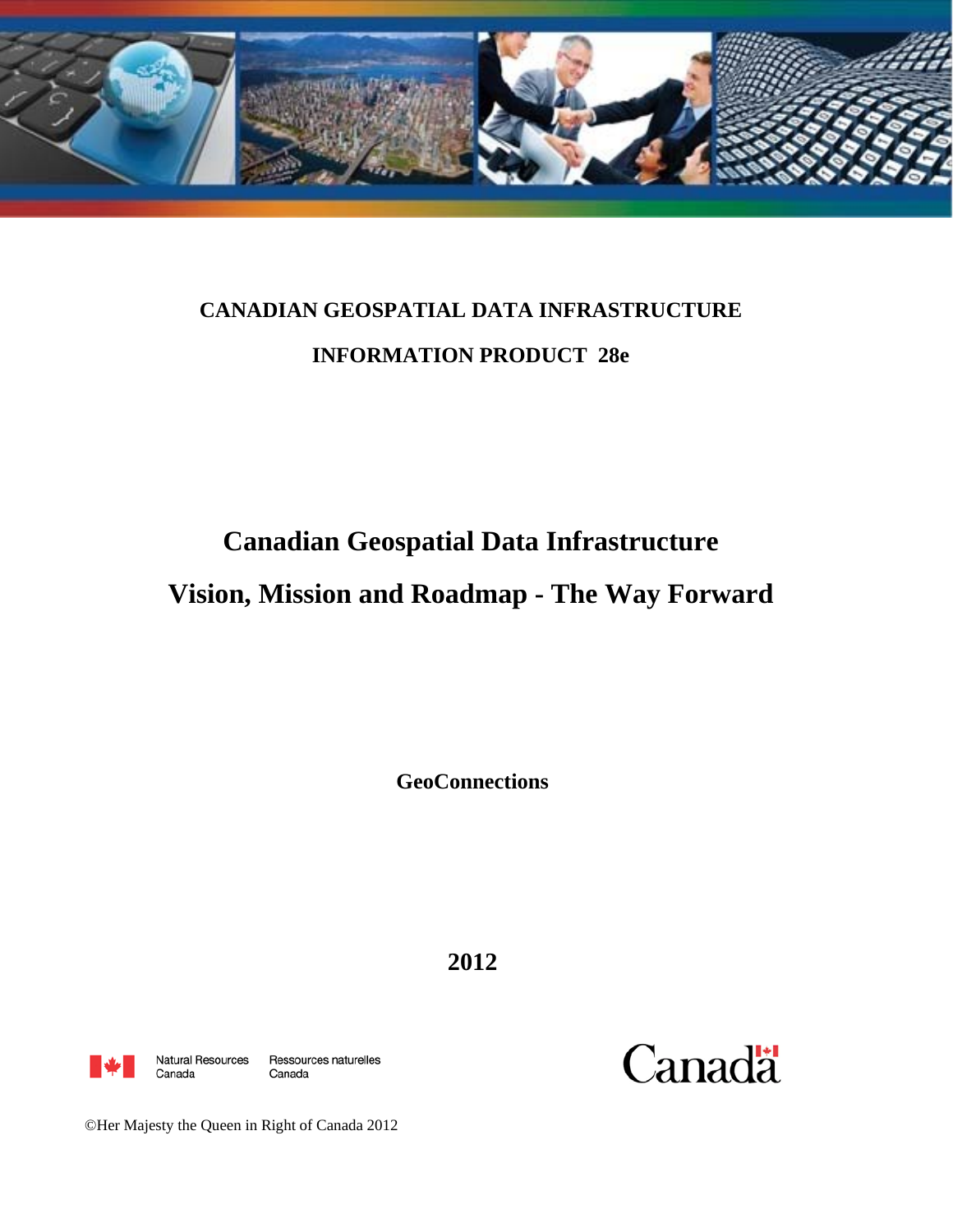# **TABLE OF CONTENTS**

| ANNEX A: PHASES I, II, AND III OF THE GEOCONNECTIONS |  |
|------------------------------------------------------|--|
|                                                      |  |
|                                                      |  |
|                                                      |  |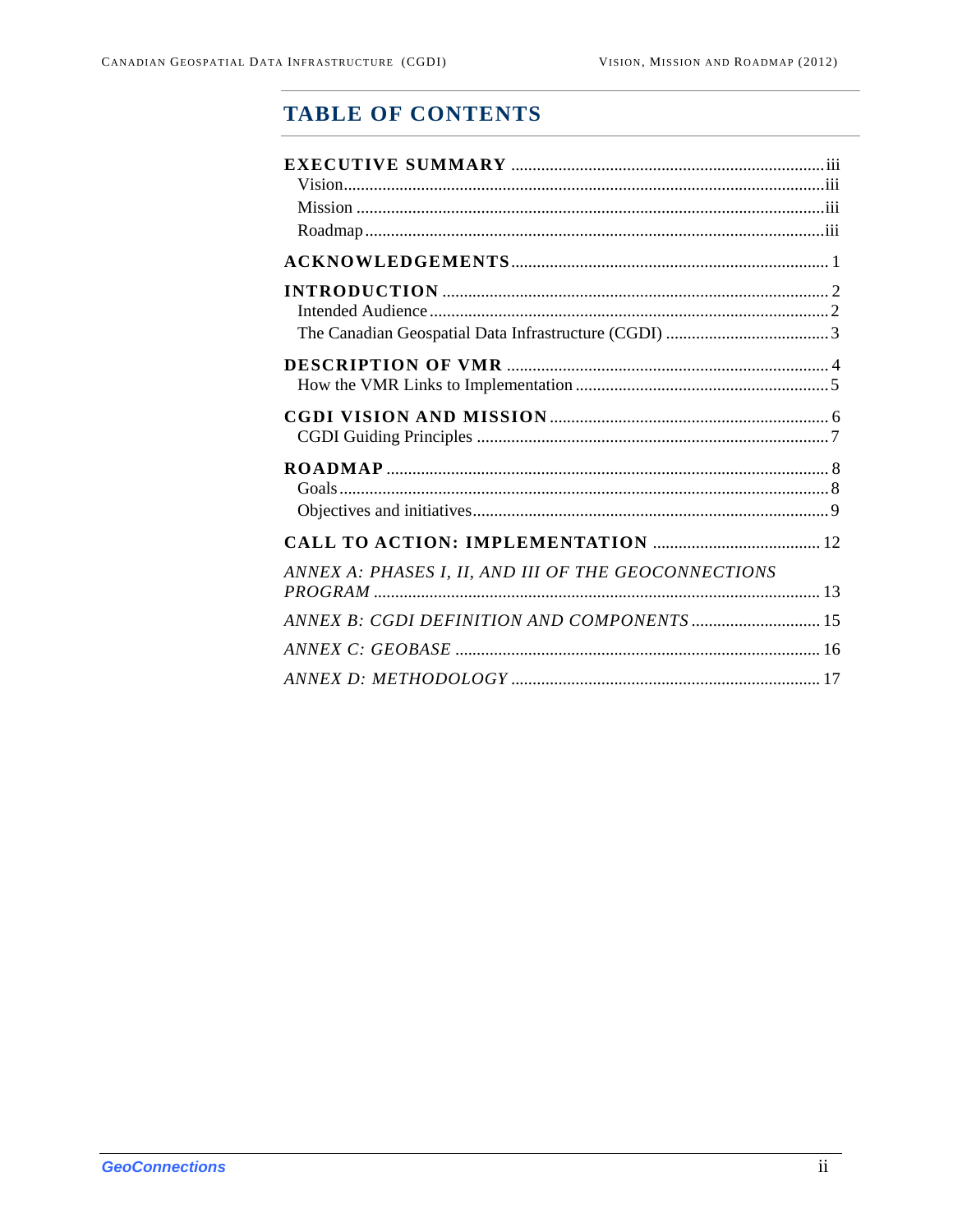# <span id="page-2-0"></span>**EXECUTIVE SUMMARY**

Since 1999, the Canadian Geospatial Infrastructure (CGDI) has helped Canadians gain new perspectives into social, economic and environmental issues by providing an online network of resources that improve the sharing, use and integration of information tied to geographic locations in Canada.

This document offers a new vision, mission statement and roadmap for the CGDI. Setting the CGDI's direction for the next five to ten years, the Vision, Mission and Roadmap (VMR) is intended to inspire the Canadian geomatics community to take action toward the common vision of a comprehensive, usable and relevant spatial data infrastructure for Canada.

### <span id="page-2-1"></span>**Vision**

Canadians have open, secure and continually available access to comprehensive location-based information about Canada through the community-sustained Canadian Geospatial Data Infrastructure in support of prosperity and well-being for all.

### <span id="page-2-2"></span>**Mission**

- Communicate the benefits of maintaining a national geospatial data infrastructure.
- Encourage and inspire all Canadians to manage, access, share and contribute comprehensive Canadian location-based data.
- Support the continued evolution and enhancement of data availability within the CGDI through the development of innovative and robust policies, standards and technologies.

### <span id="page-2-3"></span>**Roadmap**

- **◆ VALUE**—A need exists for renewed focus on what the CGDI ultimately provides: its value to Canadians. This goal emphasizes the requirement to communicate this value.
- **◆ PERFORMANCE—There is a need to refine how the CGDI behaves, thus** improving its performance. To produce these results, the CGDI must be adaptable, flexible and accessible.
- **GROWTH** While much progress has been made, there is a need to continue evolving and enhancing the CGDI to increase the quantity and type of data and services available.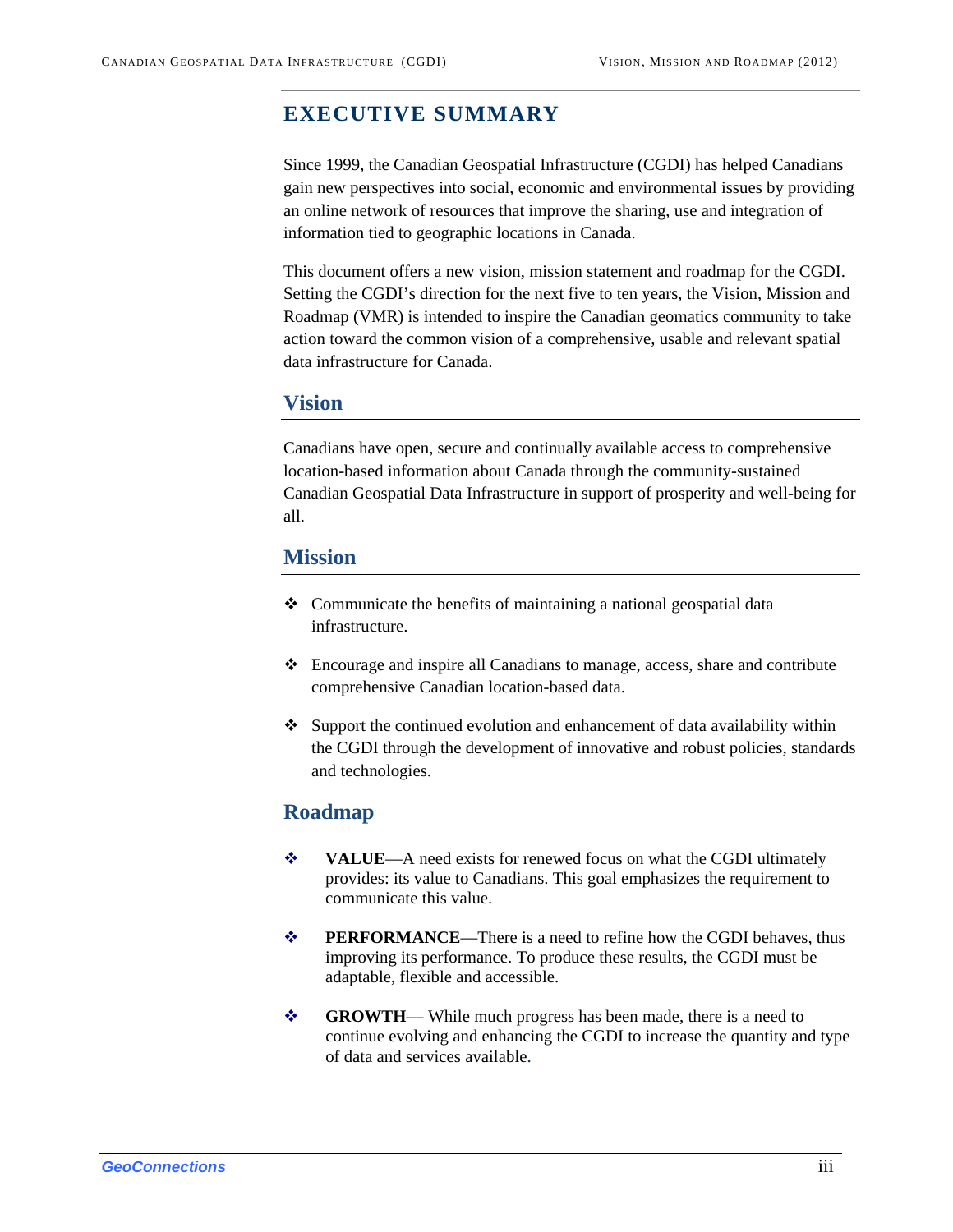# **ACKNOWLEDGEMENTS**

<span id="page-3-0"></span>Stakeholder views have helped develop a modernized vision and mission and updated roadmap for how the Canadian Geospatial Data Infrastructure can reach its desired future.

Updates to the Canadian Geospatial Data Infrastructure's Vision, Mission and Roadmap were completed thanks to the contribution, professionalism and energy of the individuals and stakeholders who participated in the update process. GeoConnections would like to thank the many people who provided direction, comments and critiques. This invaluable feedback has helped shape how Canada can reach its desired future for the CGDI.

We would like to particularly acknowledge the critical contributions made by the Vision, Mission and Roadmap Project Advisory Committee (representing industry, academia, provincial governments and federal departments) as well as GeoConnections' staff for their time, encouragement, support and advice.

The contractor team at DPRA Canada Inc. and Delaney & Associates supported activities by engaging participants and contributing to updating the CGDI Vision, Mission and Roadmap.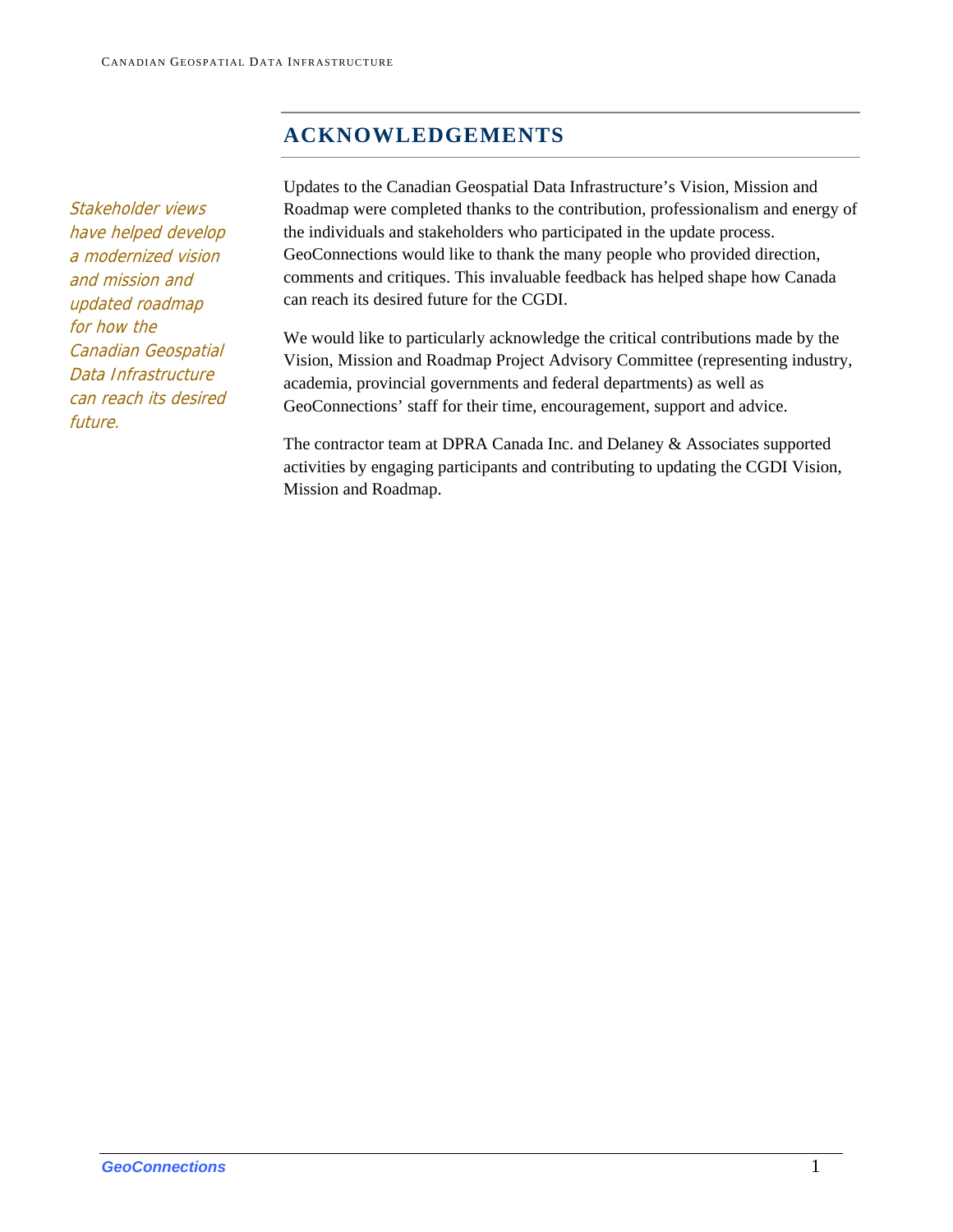# **INTRODUCTION**

<span id="page-4-0"></span>The GeoConnections program is a national initiative led by Natural Resources Canada that supports the integration and use of the CGDI.

More information on the program is available at GeoConnections.NRCan.gc.ca

<span id="page-4-1"></span>Geospatial Data is data with implicit or explicit reference to a location relative to the Earth's surface. Related terms: Geodata, Geographic Data, Location-based Data, Spatial Data, Geospatial Information, Geographic Information. This document presents the updated Vision, Mission and Roadmap (VMR) for the Canadian Geospatial Data Infrastructure (CGDI). A vision, mission and roadmap are three important components of a strategic plan (see **Figure 3**), which guides a group or organization towards a common initiative. The original VMR was created in 200[1](#page-4-2)<sup>1</sup> and then updated in  $2005^{23}$  $2005^{23}$  $2005^{23}$  $2005^{23}$ . Since that time, both the CGDI and the geomatics community have progressed significantly. The VMR reflects the needs and expectations of stakeholders, identified through stakeholder engagements.

The CGDI is supported by the GeoConnections program. Now in its third phase (see **Annex A** for further details on GeoConnections' phases), this program focuses on integrating the CGDI's components, ensuring the infrastructure's long-term sustainability. GeoConnections will continue to provide leadership and coordination and, with key stakeholders, will guide strategic geomatics policy development relevant to the CGDI.

The VMR aims to set the CGDI's direction for the next five to ten years and inspire the Canadian geomatics community to help create a thriving, sustainable and beneficial CGDI. It is anticipated and hoped that stakeholders interested in seeing the CGDI flourish will contribute to realizing the VMR.

### **Intended Audience**

GeoConnections prepared this document to provide a vision of the CGDI for two audiences: 1) the Canadian public and 2) those organizations and individuals who have an interest and the capacity to act to realize the vision. This document refers to this latter audience as the Canadian geomatics community.

<span id="page-4-2"></span><sup>1</sup> From *Canadian Geospatial Data Infrastructure Target Vision*. Prepared by the CGDI Architecture Working Group, Version: 1, March 27, 2001. Retrieved from: [http://www.GeoConnections.NRCan.gc.ca](http://www.geoconnections.nrcan.gc.ca/)

<span id="page-4-3"></span><sup>2</sup> From *Vision. The Canadian Geospatial [Da](http://www.geoconnections.nrcan.gc.ca/)ta Infrastructure. Better knowledge, Better decisions*. Geoconnections 2005. Retrieved from: [http://www.GeoConnections.NRCan.gc.ca](http://www.geoconnections.nrcan.gc.ca/)

<span id="page-4-4"></span><sup>&</sup>lt;sup>3</sup> From *Roadmap: Achieving the vision of the CGDI*. GeoConnections 2005. Retrieved from: [http://www.GeoConnections.NRCan.gc.ca](http://www.geoconnections.nrcan.gc.ca/)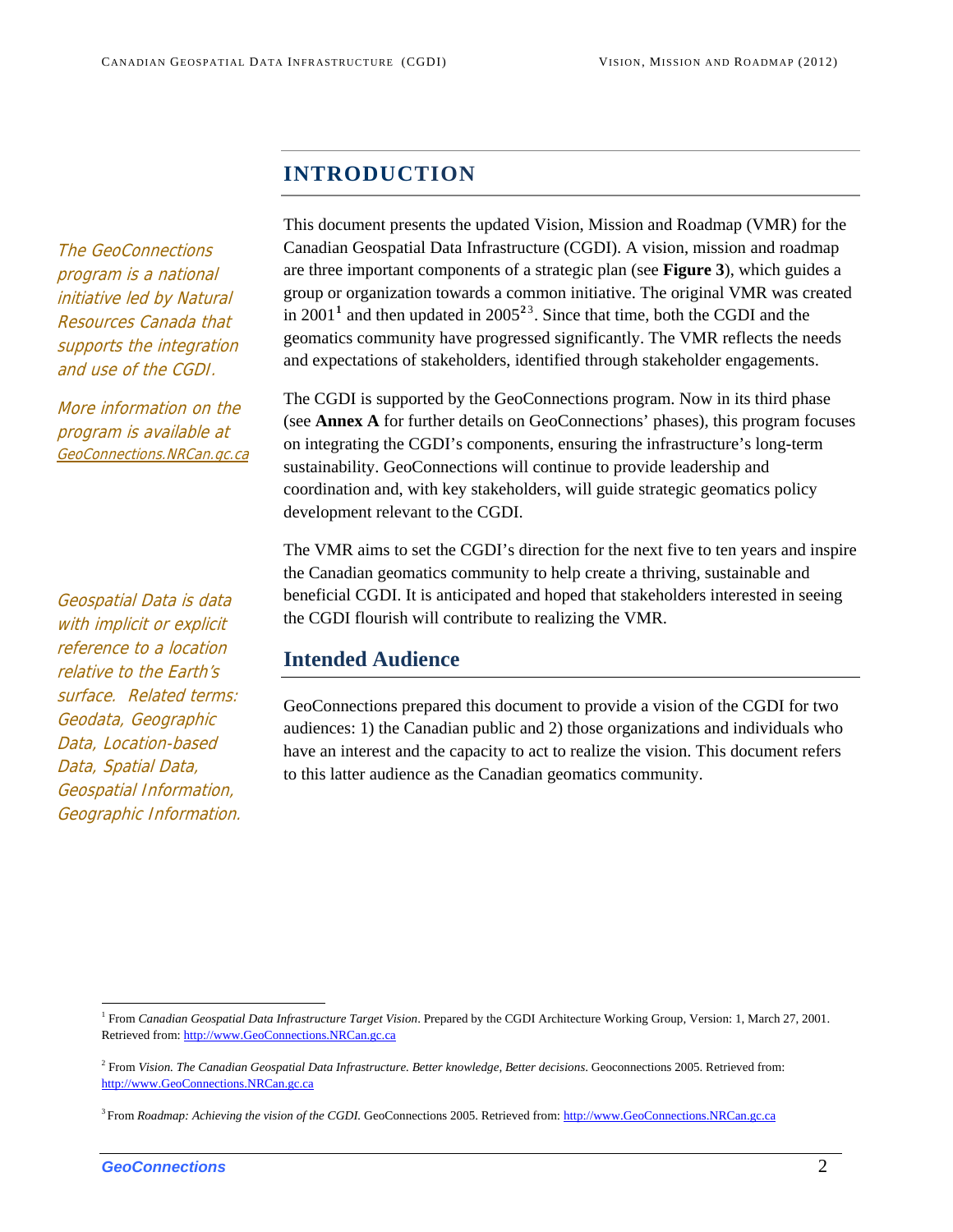<span id="page-5-0"></span>The CGDI is widely used by consumer web mapping services, which help Canadians and citizens worldwide easily access high quality, reliable and relevant data.

# **The Canadian Geospatial Data Infrastructure (CGDI)**

The CGDI helps Canadians gain new perspectives into social, economic and environmental issues by providing an online network of resources that improve the sharing, use and integration of information tied to geographic locations in Canada.

Collaboration and partnerships between federal, provincial, territorial and regional governments; the private sector; non-government organizations; and academia ensure interoperability for the CGDI. This interoperability is achieved by the convergence of **framework data**, **policies**, **standards** and **technologies** necessary to harmonize Canada's location-based information. See *Annex B* for a complete CGDI definition. **Figure 1** presents the CGDI's components and guiding principles.

## The CGDI is supported by contributions made by Self-Organizing Timely – Accessible – Self-Organizing stakeholders in the **Framework**  geomatics community. Examples include the National Road Network and the Canadian Digital **Collaboration** Elevation Data made available by GeoBase **Collabora**  $Timely - Accessible -$ (GeoBase.ca), a portal that provides access to quality framework data at no cost (See Annex C).

#### **Figure 1: Components and guiding principles of the CGDI**

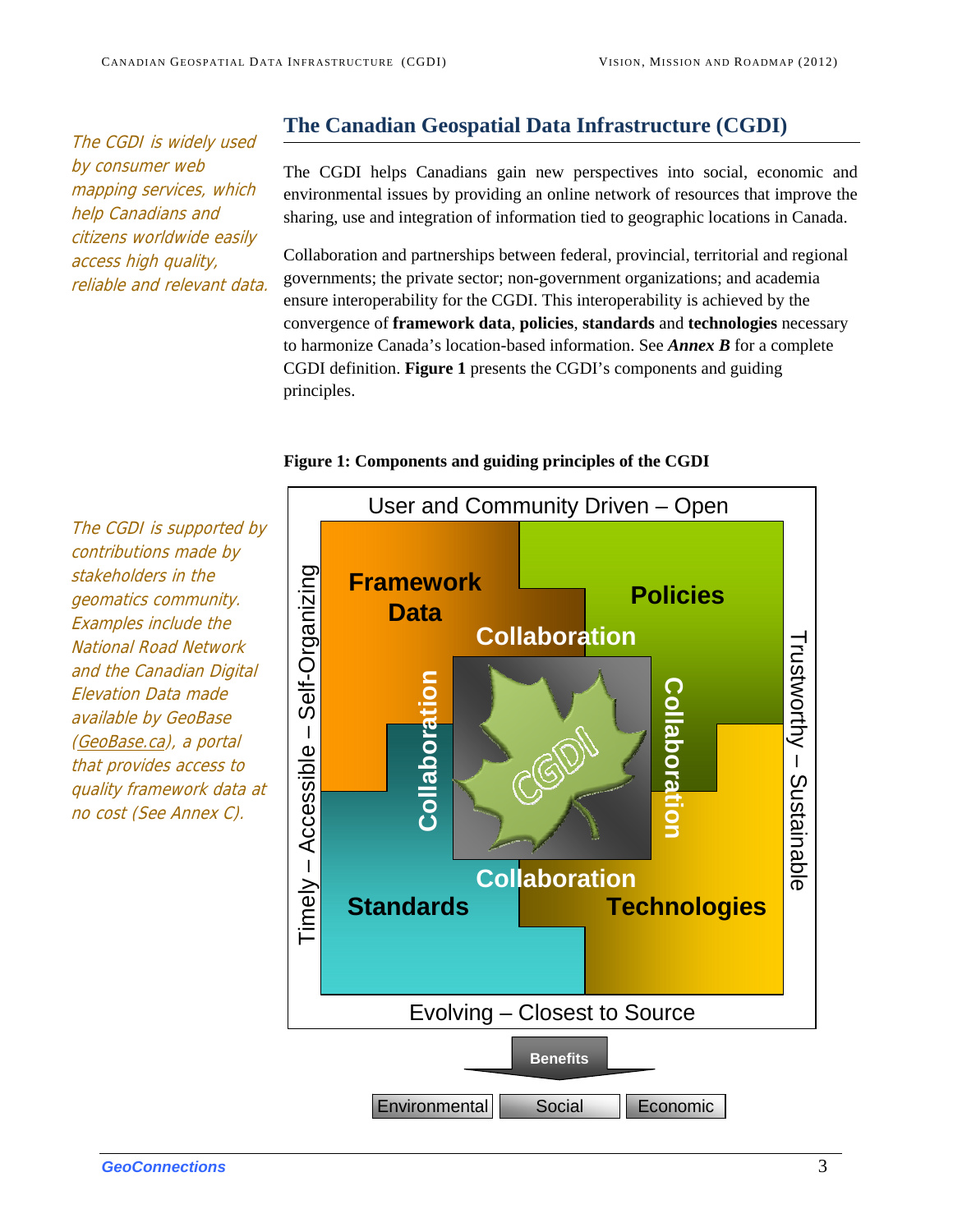The CGDI allows users to discover, evaluate and use a wide range of geospatial data from various resources which would have otherwise been difficult to find. Standards allow the CGDI to integrate data from multiple sources, which fosters the ability for those from different disciplines to collaborate. The CGDI is not any single database or website but an assortment of online geospatial resources. These resources operate within the same set of standards and policies to maximize data availability and use.

A powerful decision making tool for the public, academia, the public sector, private industry and civil society, the CGDI provides efficient access to a vast amount of geospatial data. To complement this access, the CGDI endorses freely releasing data to support Canada's commitment to open government.

The updated vision and mission and the new roadmap will play a key role in completing a comprehensive, usable and relevant spatial data infrastructure for Canada. The VMR will also position the CGDI for future growth and development in the context of a rapidly evolving internet.

# **DESCRIPTION OF VMR**

The VMR articulates the future of the CGDI (Vision) as it continues to grow, add value and perform well. The VMR outlines what the CGDI is seeking to achieve in the long-term (Mission) and how the mission will be implemented (Roadmap), in terms of several goals, each with a number of supporting objectives.

<span id="page-6-0"></span>

A **vision** describes the desired future. In this document, the vision includes both a short vision statement and a narrative description to illustrate the desired future. In this way, the vision provides enough detail to inspire, motivate and align the activities of those people interested in seeing that preferred future realized. The vision is broadest in scope and is supported by all other elements, which become progressively more specific until detailed initiatives have been laid out (see **Figure 2**).

A **mission** contains the purpose and ambitions for an initiative and guides all actors (people and organizations) interested in achieving the vision. The CGDI Mission applies to the Canadian geomatics community including GeoConnections, industry, academia, Aboriginal peoples, the public and all levels of governments. The community must work together to achieve the CGDI's common Vision.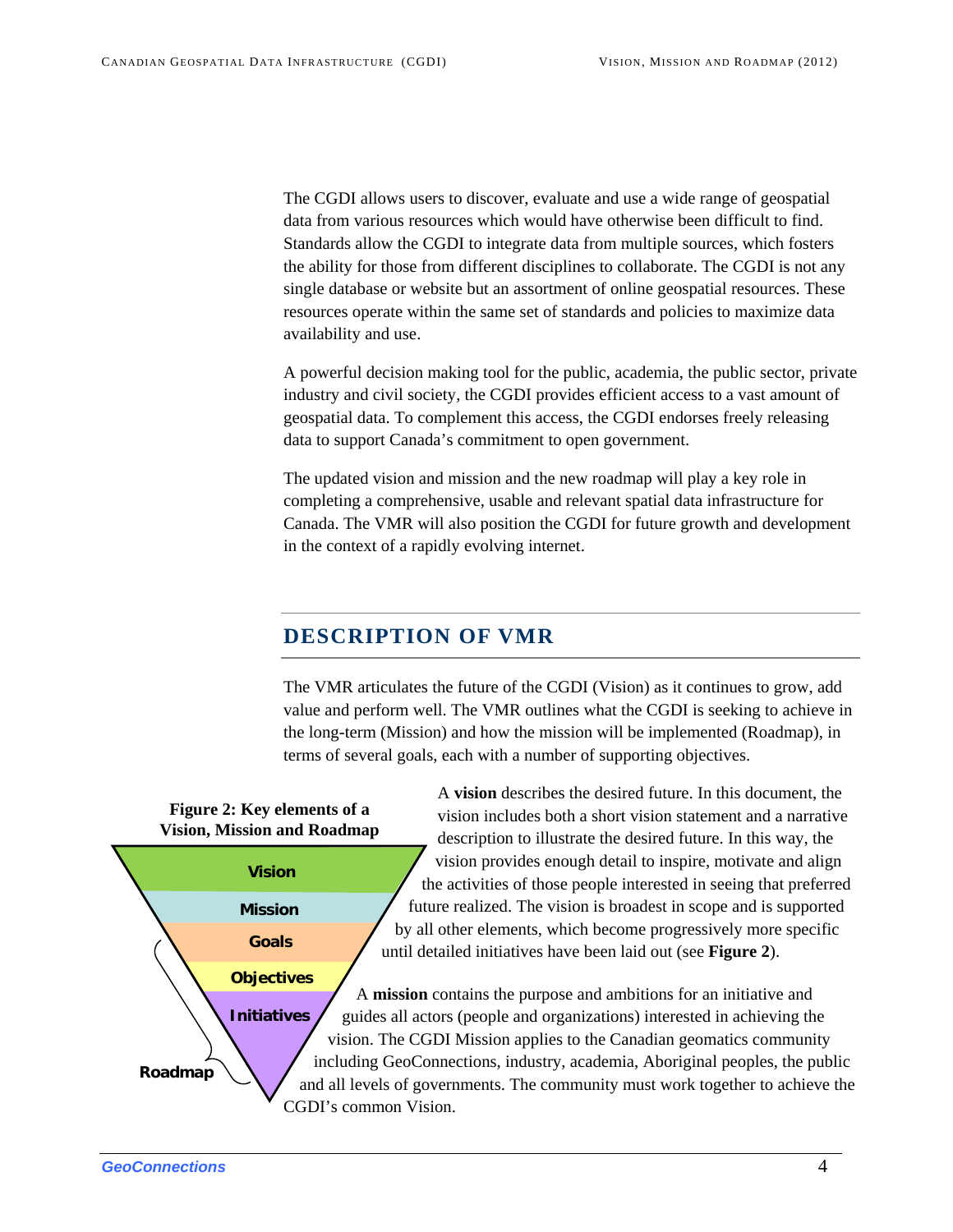A **roadmap** is a strategic planning tool that identifies results with high-level, overarching goals and specific, tangible objectives. Within each objective there are a series of initiatives that will contribute to achieving the goals. The following describes goals, objectives and initiatives:

- **Goals** are qualitative statements that describe what needs to be accomplished to achieve the vision in broad terms. Goals highlight the key issues raised during the research and planning phase.
- **Objectives** are measurable steps that, taken together, lead to the achievement of goals.
- **Initiatives** are investments of time and money that constitute projects or activities necessary to achieve the objectives and ultimately realize the vision.

## <span id="page-7-0"></span>**How the VMR Links to Implementation**

A strategic plan contains two levels: 1) a high level that includes the vision, the mission and the roadmap and its goals, objectives and initiatives and 2) a tactical level that includes an implementation plan (see **Figure 3**). As its name suggests, the Vision, Mission, and Roadmap document focuses on the high level elements. Each organization within the Canadian geomatics community is encouraged to develop an implementation plan that supports this Vision, Mission and Roadmap for the CGDI.

#### **Figure 3: How the VMR links to implementation**

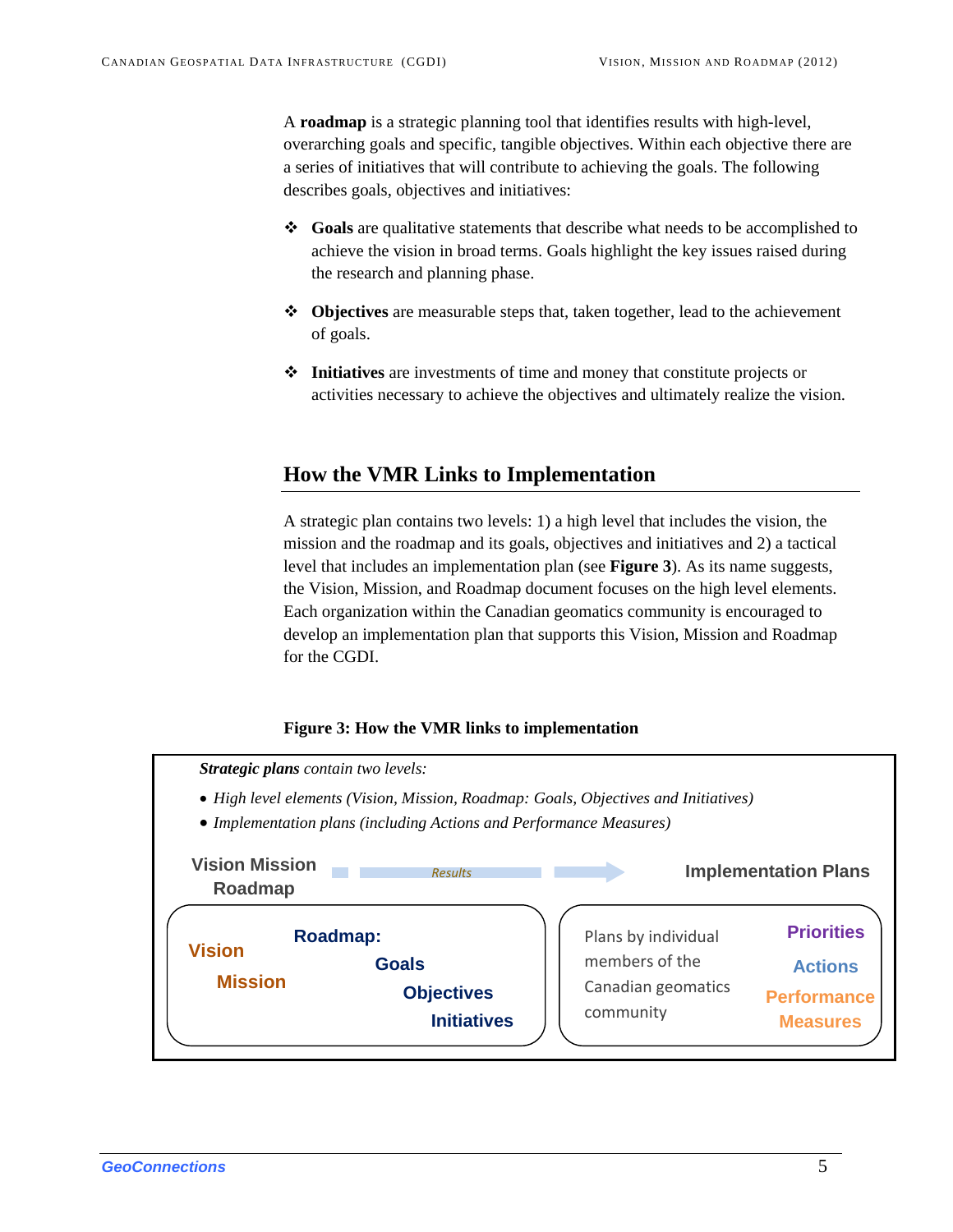# **CGDI VISION AND MISSION**

<span id="page-8-0"></span>A vision for a thriving CGDI in support of prosperity and wellbeing for all Canadians.

The vision for the CGDI was developed by working with the Canadian geomatics community to identify and analyse its needs and future role. **Annex D** presents a detailed methodology of this development process.

#### **The CGDI Vision:**

**Canadians have open, secure and continually available access to comprehensive location‐based information about Canada through the community‐sustained Canadian Geospatial Data Infrastructure in support of prosperity and well‐being for all.**

More specifically:

- The CGDI is widely used to support the protection and betterment of Canada's health, social, cultural, economic and natural resource heritage and future.
- The CGDI is a source of pride for users due to the way stakeholders and Canadians at large embrace, contribute to and use the CGDI to generate trusted information products and manage Canadian data. Data once difficult to obtain is now open, accessible, transparent and interoperable. Canadian geospatial information and knowledge is widely used across all sectors, as both a public asset and a tool that supports intricate decision-making with multiple dimensions and stakeholders.
- $\div$  The CGDI is sustained through contributions and collaboration across governments, industries, academia, Aboriginal peoples, civil society and the public. Users continually enrich and upgrade the CGDI and its components. It is a Canadian public asset, managed and supported by the user community, a conduit for trusted geospatial, social and environmental information that reflects and satisfies the demand of Canada's diverse peoples, varied economies, vast geography and unique needs.
- $\div$  The CGDI continues to be available to support analysis as well as stimulate innovation and economic activity. It provides a collaborative environment for by eliminating barriers to data and enabling authorities and experts to rapidly develop policies, standards and technology that align with the country's economic, social and environmental priorities. In doing so, it contributes to the prosperity and security of all Canadians.
- $\triangle$  The CGDI is recognized and used by the community as a spatial data infrastructure (SDI) model at the international level.

The CGDI is a public asset.

The CGDI is a source of Canadian pride and contributes to decision making excellence.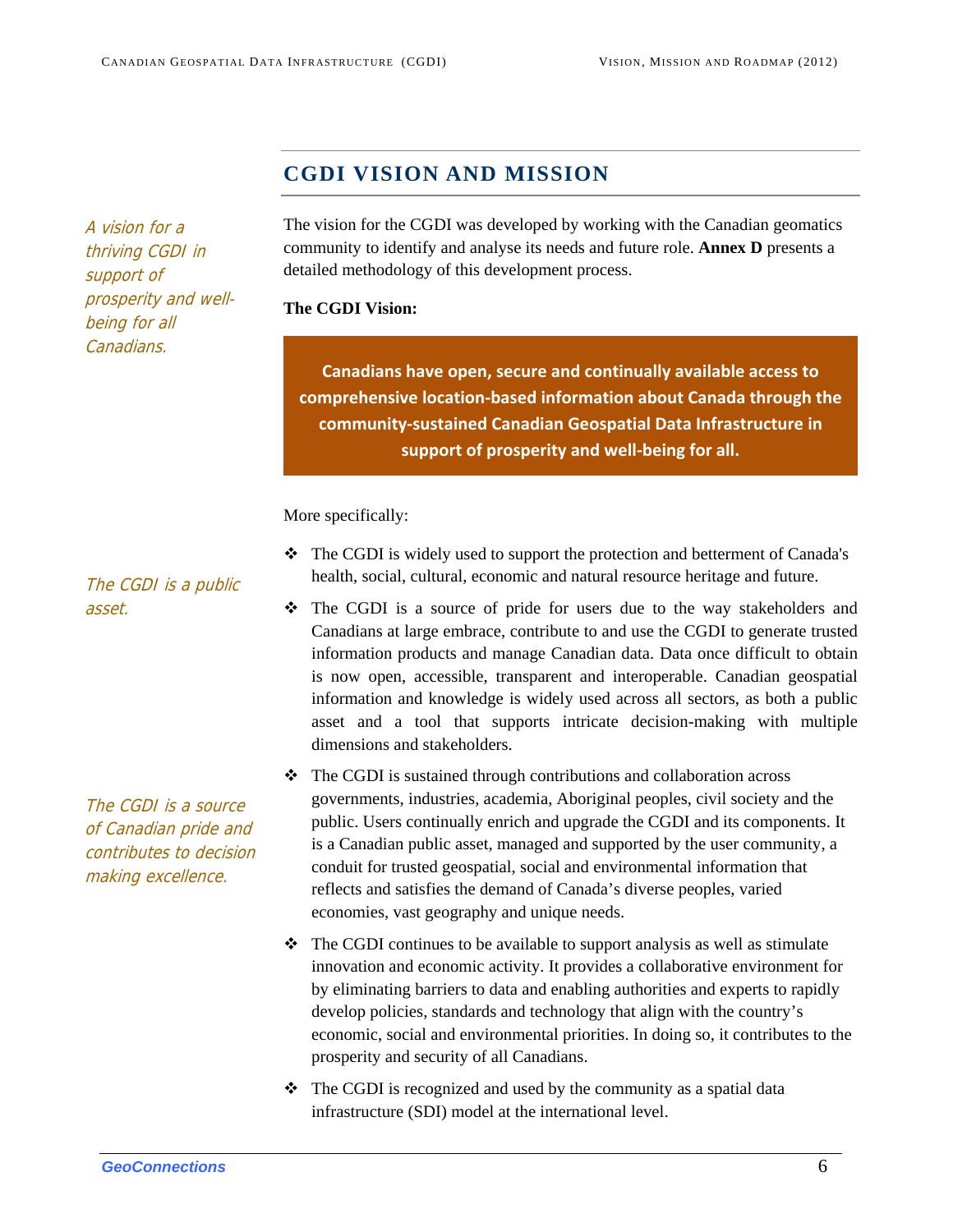#### **The Mission of the Canadian geomatics community is to:**

- **Com its of maintaining a national geospatial municate the benef data infrastructure. Communicate the benefits of maintaining a national geospatial**
	- **and ibute to comprehensive Canadian location‐based** and contribute to comprehensive Canadian location-based **contr data. Encourage and inspire all Canadians to manage, access, share**
	- **ndicies, standards and technologies. port the continued evolution and enhancement of data availability within the Canadian Geospatial Data Infrastructure ilability within the Canadian Geospatial Data Infrastructure (CGDI) through the development of innovative and robust Support the continued evolution and enhancement of data**

### **CGDI Guiding Principles**

The CGDI (see **Figure 1**) is defined by a number of guiding principles. These principles serve as benchmarks for what the CGDI does and why and how the geomatics community uses the CGDI. The principles are as follows:

- **Open:** To enable better decision making, the CGDI is based on open, barrierfree data sharing and standards that allow users to exchange data.
- **Accessible:** The CGDI allows users to access data and services seamlessly, despite any complexities of the underlying technology.
- **Evolving**: The network of organizations participating in the CGDI will continue to address new requirements and business applications for information and service delivery to their respective users.
- **Timely:** The CGDI is based on technologies and services that support timely or real-time access to information.
- **Sustainable:** The CGDI is sustained by the contributions of the participating organizations and broad user community and through the infrastructure's relevance to these groups.
- **Self-organizing**: The CGDI enables various organizations to contribute geospatial information, services and applications, and guide the infrastructure's development.
- **User and community driven**: The CGDI emphasizes the nurturing of and service to a broad user community. These users, including Canadians in general, will drive the CGDI's development based on user requirements.

<span id="page-9-0"></span>Principles guide how the community uses and contributes to the CGDI.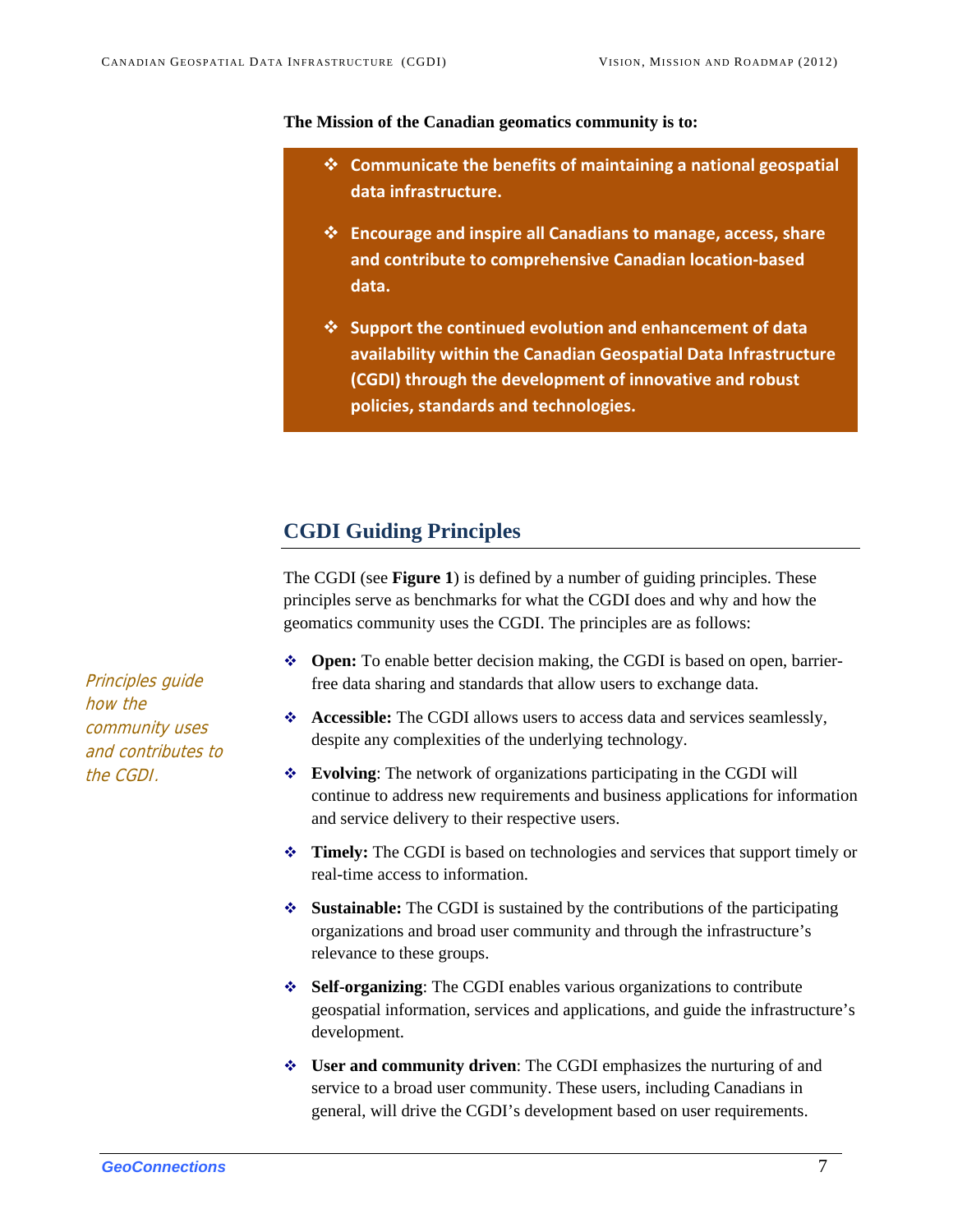- **Closest to source**: The CGDI maximizes efficiency and quality by encouraging organizations closest to source to provide data and services. Thereby eliminating duplication and overlap.
- **Trustworthy:** The CGDI is continually enhanced to protect sensitive and proprietary data. The CGDI offers this protection through policies and mechanisms that enable data to be assessed for quality and trusted by users.

# **ROADMAP**

<span id="page-10-0"></span>

# <span id="page-10-1"></span>**GOALS**

- **VALUE—A need exists for renewed focus on what the CGDI ultimately provides: its value to Canadians. This goal emphasizes the requirement to communicate this value.**
- **PERFORMANCE—There is a need to refine how the CGDI behaves, thus improving its performance. To produce these results, the CGDI must be adaptable, flexible and accessible.**
- **GROWTH—While much progress has been made, there is a need to continue evolving and enhancing the CGDI to increase the quantity and type of data and services available.**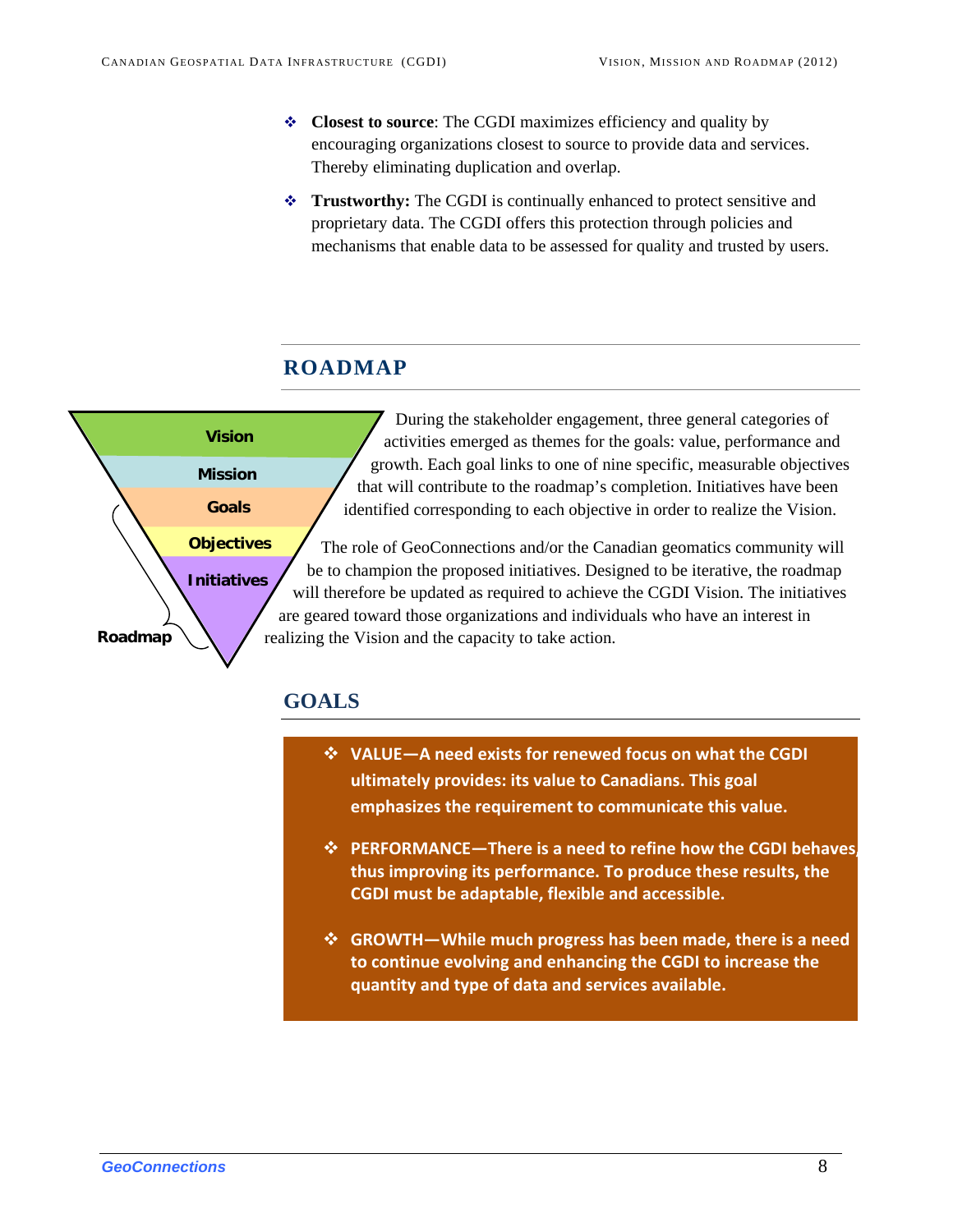# **OBJECTIVES AND INITIATIVES**

Communicate the national benefits of the CGDI as a public asset, supporting competitiveness and economic growth.

# <span id="page-11-0"></span>**GOAL 1: VALUE—Focus on what the CGDI provides**

#### **Objective 1.1: Public asset**

Ensure that the CGDI is a national asset for all Canadians, which facilitates effective decision making, innovation and the management of Canada's issues and priorities.

#### **Initiatives**

- a. Document the decrease in cost and effort related to efficiently and effectively managing geospatial data b. Document examples of the impact and benefits of open geospatial data c. Build a case study that will demonstrate use of the CGDI for better decision making
- d. Strengthen awareness to encourage more users to get involved with the CGDI

#### **Objective 1.2: Economic Benefit**

Ensure that the CGDI helps the geomatics industry to thrive and compete.

#### **Initiatives**

- a. Document how SDIs contribute to a thriving and competitive geomatics industry
- b. Measure economic, social and environmental impacts as part of jointly funded CGDI initiatives

#### **Objective 1.3: Leadership / Competitiveness**

Ensure that the CGDI is a leading example and a world model in SDI development.

# **Initiatives** a. Demonstrate Canada's SDI performance by formally evaluating the CGDI b. Document the Canadian geomatics community's use of the CGDI to maintain competitiveness c. Provide tools and resources to improve competitiveness of the geomatics community through innovation and cooperation d. Strengthen CGDI governance to ensure collaborative leadership and long-term sustainability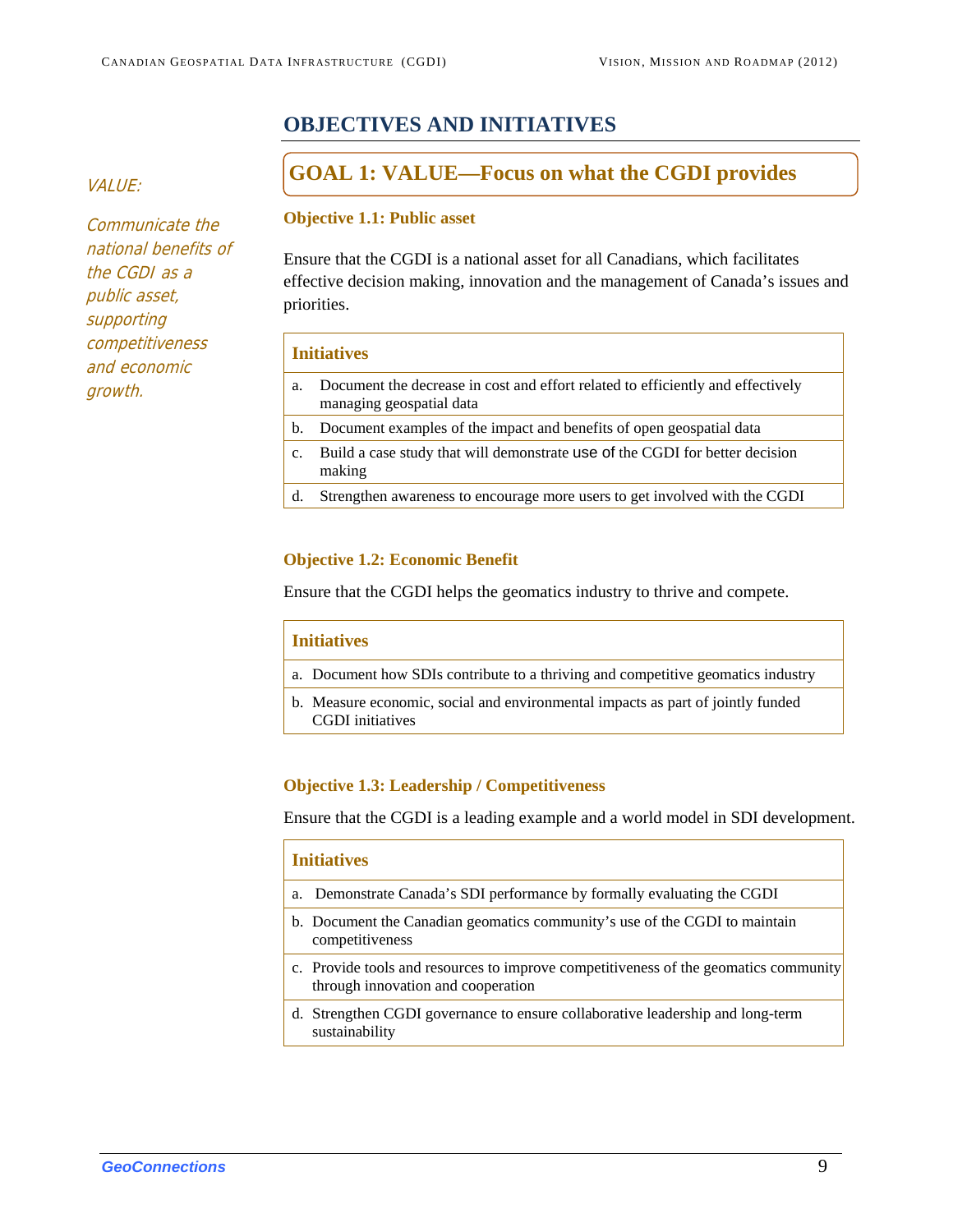#### PERFORMANCE:

Renewed focus on accessibility, efficiency, agility, quality and innovation.

# **GOAL 2: PERFORMANCE—Refine how the CGDI behaves**

#### **Objectives 2.1: Quality / Usefulness**

Refine and promote systems that clearly identify the quality and value of data so that end-users can interpret and trust its content.

#### **Initiatives**

- a. Identify data contributors to ensure quality of content
- b. Develop a tool for data contributors to assess and communicate data quality
- c. Promote the development of a system that will help users identify the source of data and rate its quality

#### **Objectives 2.2: Adaptability**

Ensure that data is used for maximum benefit through seamless, integrated technology that enables fluid end-user transactions and simultaneous user access to diverse sources of data.

### **Initiatives**

- a. Update the CGDI architecture to ensure collaboration and maintain relevance
- b. Conduct a pilot project to establish a system that allows citizens to contribute to updating data
- c. Perform a user needs assessment and develop an interface to simplify access to geospatial data improving transparency and ease of use
- d. Foster standards and operational policies that will facilitate and increase the use, sharing and non-duplication of geospatial data

#### **Objectives 2.3: Data Access / Efficiency (high-value, low-cost data)**

Ensure that all Canadian data is managed for maximum efficiency at the lowest cost with the greatest positive impact on or for Canadian society.

# **Initiatives** a. Develop a mechanism to allow third-party reporting on data access and efficiency b. Continue to grow CGDI framework data (GeoBase) and sustain it c. Model efficiency by ensuring that the Canadian Government maintains a single road network d. Continue to promote open data, with an emphasis on efficiency of data accessibility e. Document efficiency in collaborative data management (archiving) f. Develop stronger geospatial operational policies surrounding licensing and privacy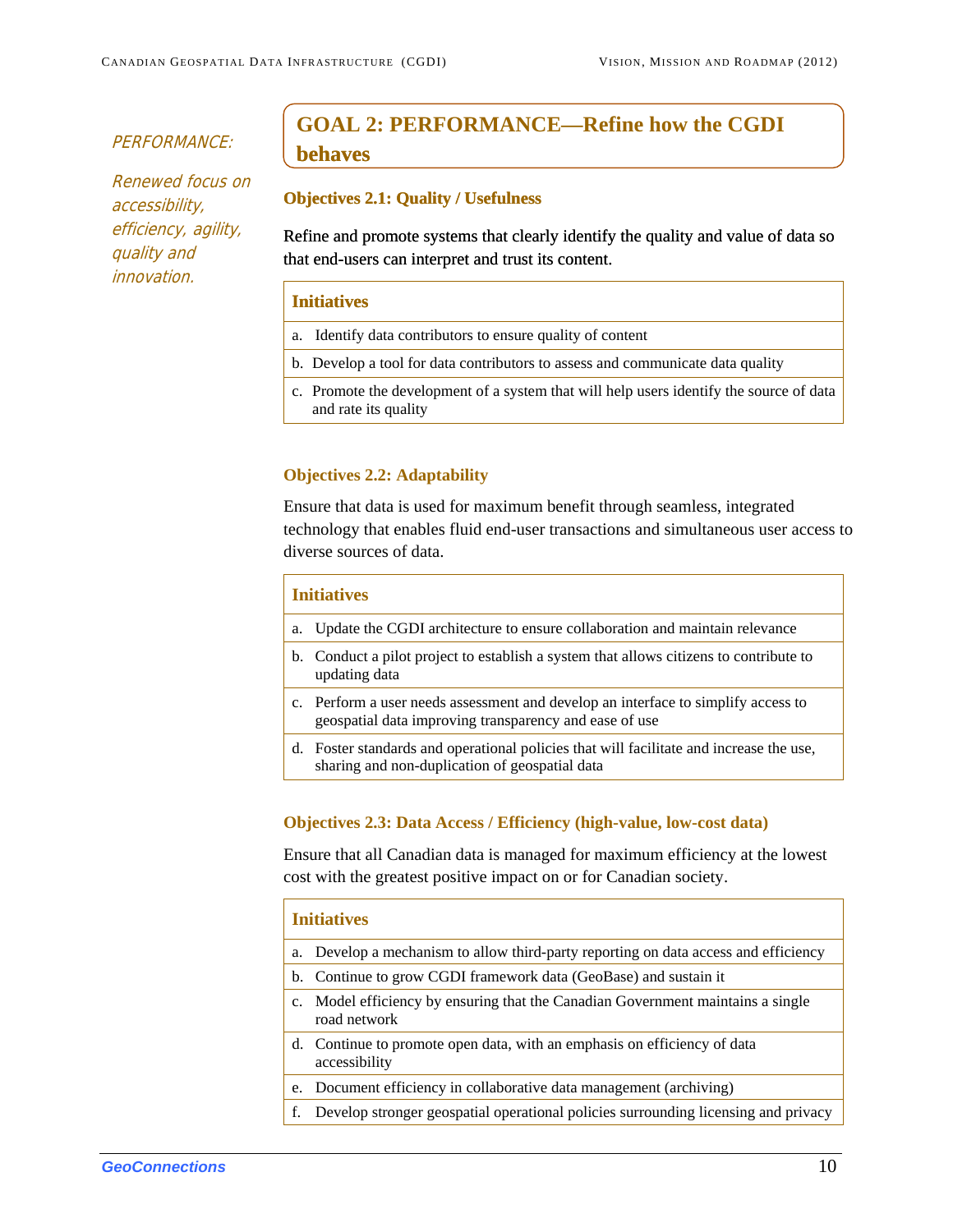#### **Objectives 2.4: Innovation / Stimulation**

Update and create regulations, policies, standards and tools that will ensure the continued integration of geospatial data into functions of the Canadian economy and governance.

#### **Initiatives**

- a. Update and create policies and standards related to volunteered geographic information (VGI)
- b. Update and create policies and standards related to cloud computing
- c. Establish tools related to VGI, cloud computing and data sharing
- d. Improve mechanisms for data sharing
- e. Establish and promote a Canadian geoportal
- f. Build a CGDI Resource Centre
- g. Establish mechanisms to make standards and policy processes easily and widely communicated

To support data diversity and greater data availability within the CGDI by developing innovative and robust policies, standards and technologies.

# GROWTH: **GOAL 3: GROWTH—Continue to enhance the CGDI**

#### **Objective 3.1: Culture of Sharing / Open Data**

Create and formalize a culture of open data sharing. This will be achieved by aligning policies driven by a common understanding of the importance to manage and share Canadian geospatial data.

#### **Initiatives**

|    | a. Communicate and promote the benefits of open data sharing                                          |
|----|-------------------------------------------------------------------------------------------------------|
|    | b. Enhance capacity for data sharing                                                                  |
|    | c. Improve mechanisms for active collaboration                                                        |
|    | d. Accelerate and clarify the role of federal departments as stewards of their<br>geospatial holdings |
|    | e. Document and promote a case study that demonstrates benefits of sharing data                       |
| f. | Encourage key federal departments to embrace new mechanisms that will increase<br>public use of data  |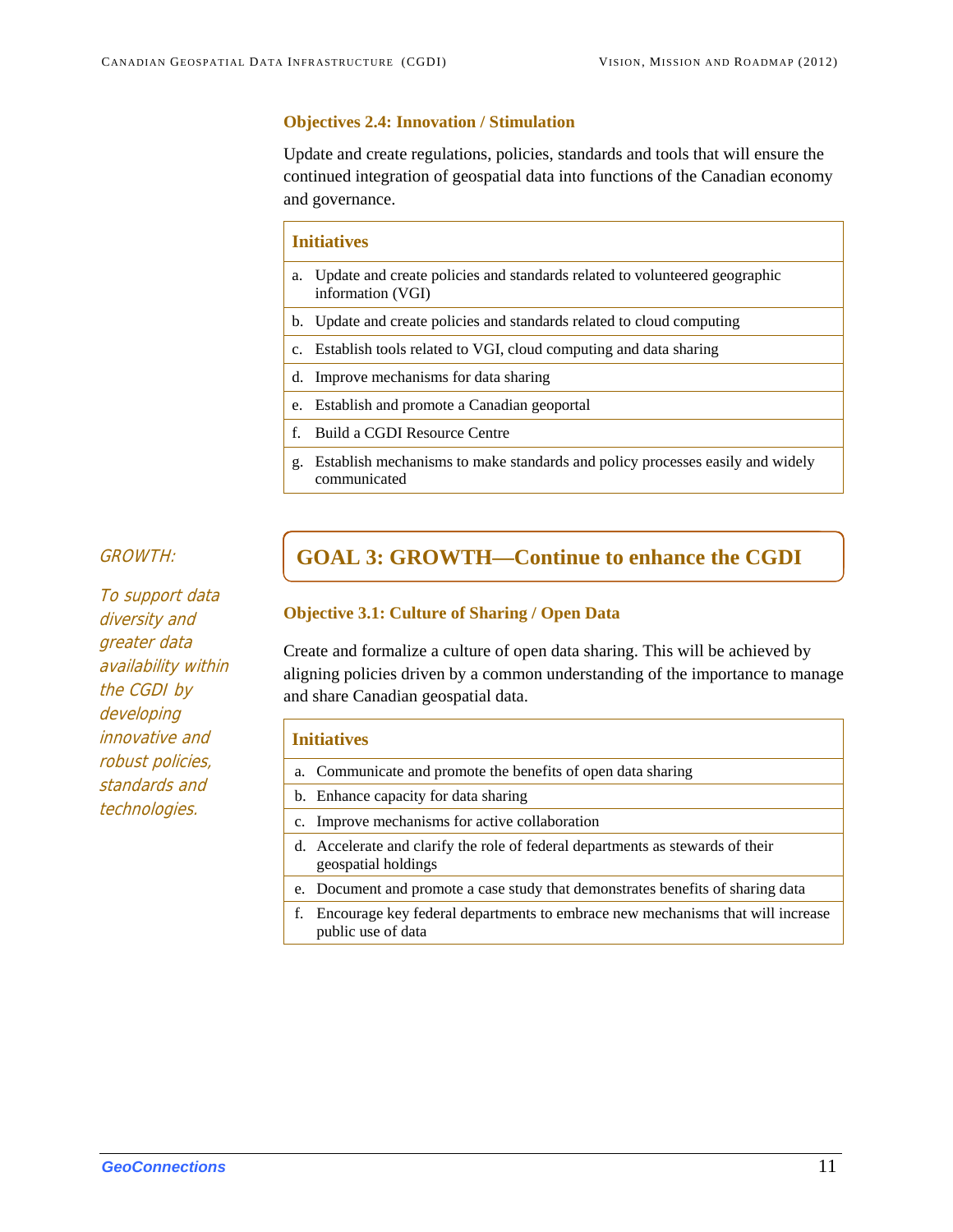#### **Objective 3.2: Collaboration / Incentive**

Support the CGDI by establishing clear incentives and ongoing collaboration that focuses on sustaining and growing the data available through the CGDI.

#### **Initiatives**

- a. Develop mechanisms that acknowledge the contribution of data
- b. Build collaboration tools to create, maintain and improve the quality of geospatial data
- c. Facilitate alignment of activities through collaboration within the Canadian geomatics community to maximize and leverage contributions relevant to the CGDI

# **CALL TO ACTION: IMPLEMENTATION**

As more and more data becomes available through the CGDI, it is envisioned that Canadians will become increasingly aware of the possibilities and benefits of using geospatial data for decision making in priority areas such as health, security and the environment. This awareness will create an even greater need for all parties to collaborate.

This Vision, Mission and Roadmap provides a starting point to achieve enhanced value, performance and growth for the CGDI. The updated CGDI Vision supports prosperity and well-being for all Canadians. The Mission involves the Canadian geomatics community working with GeoConnections for the next five to ten years toward implementing specific goals, objectives and initiatives, which constitute the Roadmap.

Through common purpose and alignment of effort the Canadian geomatics community has the capacity to eliminate barriers, innovate and grow through the use of the CGDI. It has been created by the community in the best interests of the community and of the country as a whole. As a group, the Canadian geomatics community has contributed to a common vision for the CGDI, one that will protect what is valued most, and ensure that its principles are sustained beyond 2015.

<span id="page-14-0"></span>A vision for a thriving CGDI in support of prosperity and wellbeing for all Canadians.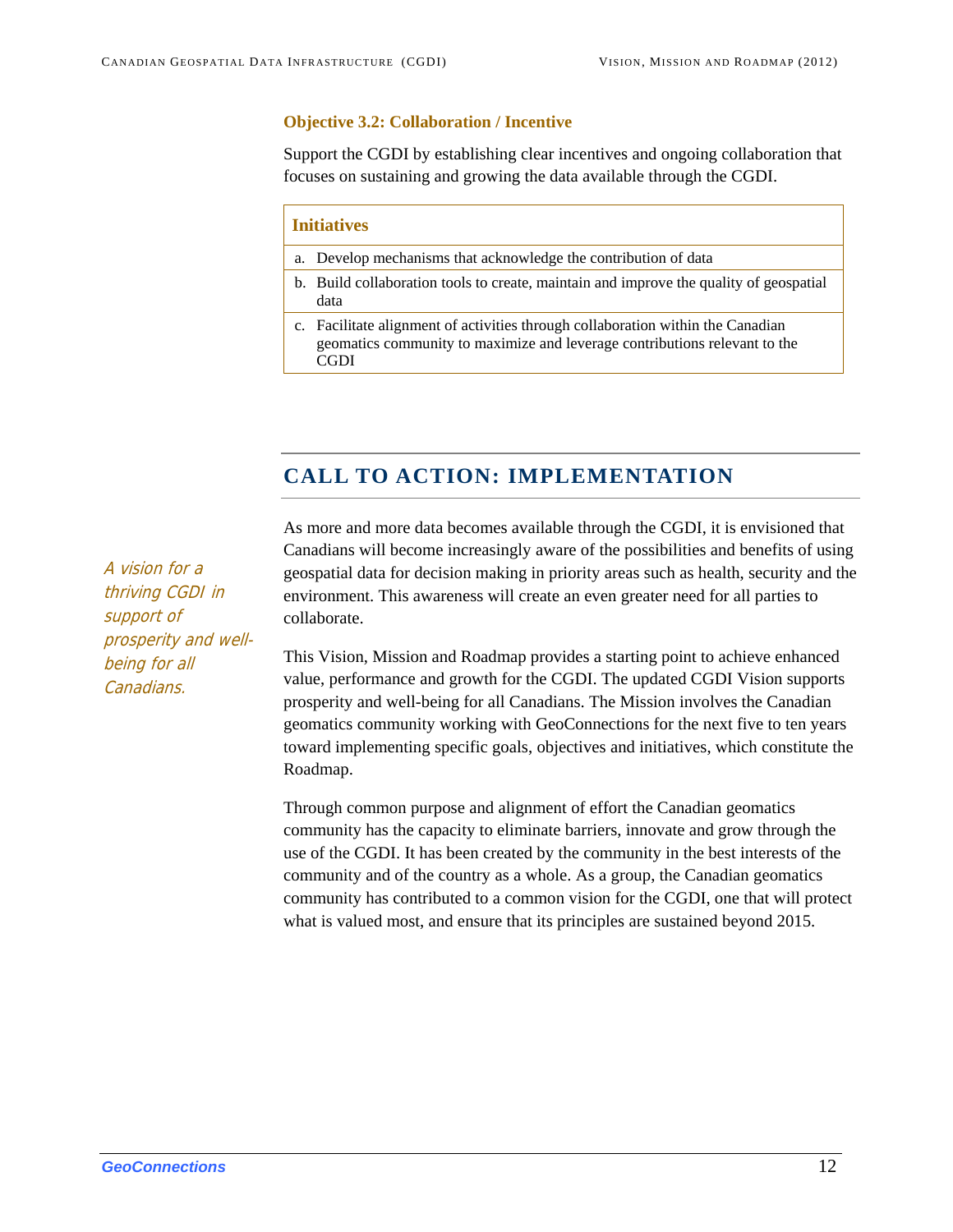#### <span id="page-15-0"></span>*ANNEX A: PHASES I, II, AND III OF THE GEOCONNECTIONS PROGRAM*

Led by Natural Resources Canada, GeoConnections is a national initiative that supports the integration and use of the CGDI. The first five years of the GeoConnections program (1999–2005) resulted in a) the development of an infrastructure that includes data and services and b) the establishment of key relationships and partnerships. The second phase (2005–2010) focussed on growing and evolving the CGDI, and the third phase (2010–present) focuses on integrating and sustaining the CGDI.

The Vision, Mission and Roadmap will play a key role in completing a comprehensive, usable and relevant spatial data infrastructure for Canada by 2015, poising the CGDI for growth in tandem with a rapidly evolving internet.

#### **Phase I (1999-2005)—Establish and Build**

This phase laid the foundation for the CGDI (the supply side, building the infrastructure). GeoConnections was concerned with constructing the CGDI: developing technology, establishing standards and making framework geospatial data more easily available. In the jargon of the time, GeoConnections and its partners in industry, academia and provincial, territorial and federal governments were building the geographical lane of the information highway.

|                | $2001^4$                                                                                                                                                                                                                                                                                                         |
|----------------|------------------------------------------------------------------------------------------------------------------------------------------------------------------------------------------------------------------------------------------------------------------------------------------------------------------|
| <b>Vision</b>  | A Canadian geospatial information infrastructure that is accessible to all communities, pervasive<br>throughout our country, ubiquitous for its users, and self-sustaining, to support the protection and<br>betterment of Canada's health, social, cultural, economic and natural resource heritage and future. |
| <b>Mission</b> | GeoConnections will foster the creation of a Canadian Geospatial Data Infrastructure to enable<br>online access and sharing of geographic information and services.                                                                                                                                              |

#### **Phase II (2005-2010)—Evolve and Expand**

This phase focused on promoting the CGDI for end users (the demand side, engaging user communities).

In funding Phase II, the federal government renewed GeoConnections with a focus on promoting the CGDI to decisionmakers in four priority areas: public safety and security, public health, the environment and sustainable development, and Aboriginal matters. While Phase II continued the work on technology, standards and framework data, its funding contributed to the development of decision-support tools.

<span id="page-15-1"></span><sup>4</sup> From *Canadian Geospatial Data Infrastructure Target V[is](http://www.geoconnections.nrcan.gc.ca/)ion*. Prepared by the CGDI Architecture Working Group, Version: 1, March 27, 2001. Retrieved from: [http://www.GeoConnections.NRCan.gc.ca](http://www.geoconnections.nrcan.gc.ca/)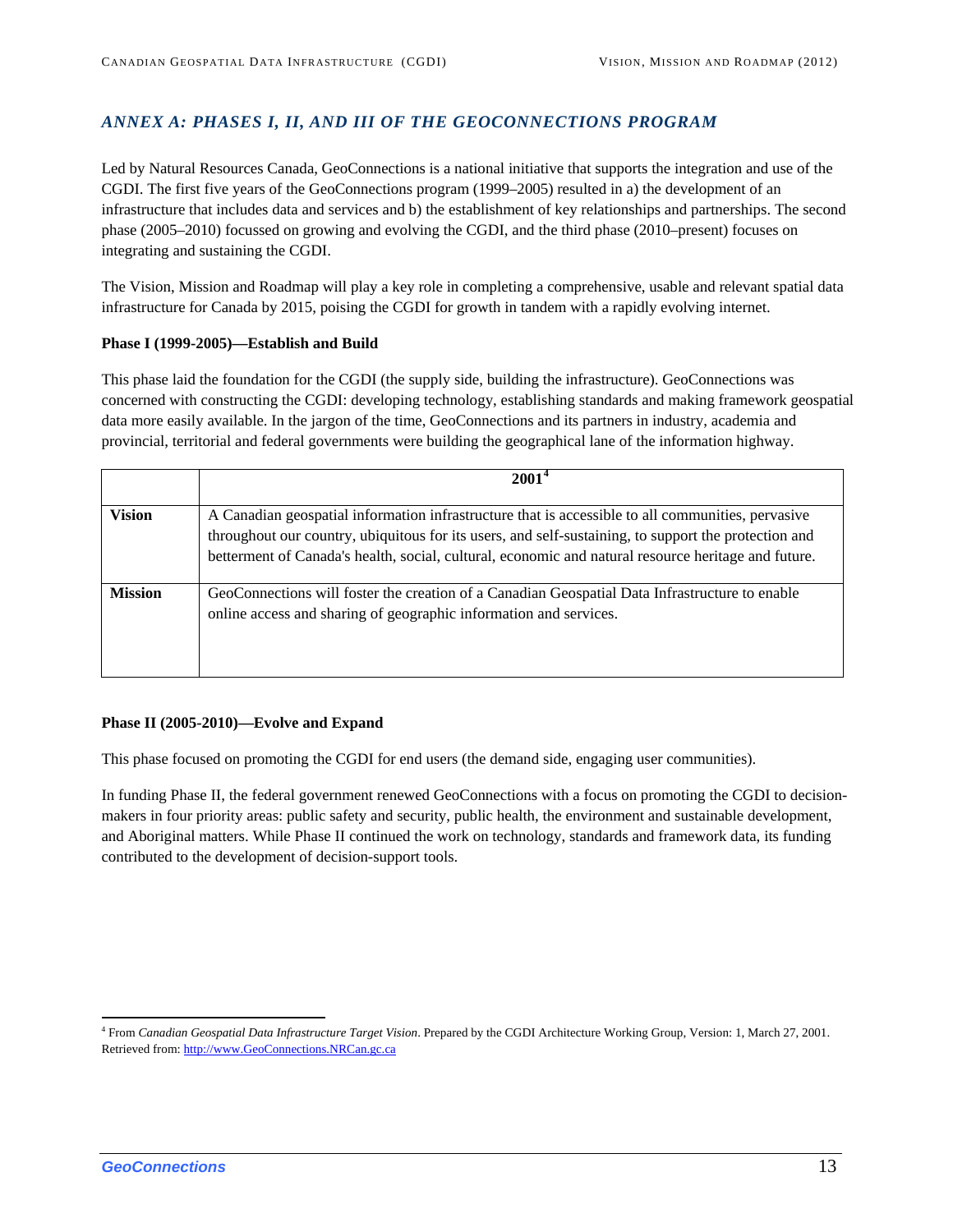|                | $2005^5$                                                                                                                                                       |
|----------------|----------------------------------------------------------------------------------------------------------------------------------------------------------------|
| <b>Vision</b>  | To enable access to the authoritative and comprehensive sources of Canadian geospatial information to<br>support decision-making.                              |
| <b>Mission</b> | Enable decision-making and policy development that address Canada's priority issues such as health,<br>٠<br>social, cultural, economic, and natural resources. |
|                | • Facilitate access to the leading sources of Canadian geospatial information.                                                                                 |
|                | • Provide continued involvement and leadership in the development of geospatial standards and<br>specifications.                                               |
|                | Foster partnerships and sharing of geospatial information across all sectors, at all levels of government,<br>٠<br>and at the international level.             |
|                | Support a broad and vibrant user community.<br>٠                                                                                                               |
|                | Ensure that infrastructure operations are on going and sustainable.<br>$\bullet$                                                                               |

#### **Phase III (2010–2015)—Integrate and Sustain**

Phase III focuses on the core federal role: coordination, awareness and the development of policies and standards, in effect, tying together and sustaining the CGDI. The 2010 Federal Budget renewed commitment for the GeoConnections program and provided \$11 million in funding over two years. On March 16, 2011, the Government of Canada announced funding of \$30 million from 2010 to 2015 for GeoConnections to ensure a federal leadership role in the long-term sustainability of the CGDI. GeoConnections will continue to provide leadership and coordination and, with key stakeholders, will guide strategic geomatics policy development.

The renewed priorities for GeoConnections are 1) to promote awareness of new applications of geospatial information and 2), by adopting operational policies and standards, to educate stakeholders on the importance of interoperable solutions.

#### Objectives:

- Increase awareness of the benefits of using geospatial data and tools to achieve goals for key economic, social and environmental priorities;
- Keep Canada at the leading edge of accessing, sharing and using geospatial information over the Internet;
- Facilitate the integration and use of geospatial data to support effective decision making;
- Coordinate the development of national policies, standards and mechanisms and support their implementation to ensure maintenance and updating of geospatial data and compatibility with global standards.

#### Main Areas of Activity:

- *Geospatial Strategy and Leadership*—The renewed program will continue to coordinate geomatics activities in Canada, enabling interoperable data sharing and thus increase economic sustainability and international competitiveness of the Canadian geomatics community.
- Canadian Geospatial Data Infrastructure—GeoConnections will work with the geomatics community to advance the necessary operational policies and standards to complete the CGDI.

<span id="page-16-0"></span><sup>5</sup> From *Vision. The Canadian Geospatial [Da](http://www.geoconnections.nrcan.gc.ca/)ta Infrastructure. Better knowledge, better decisions*. Geoconnections 2005. Retrieved from: [http://www.GeoConnections.NRCan.gc.ca](http://www.geoconnections.nrcan.gc.ca/)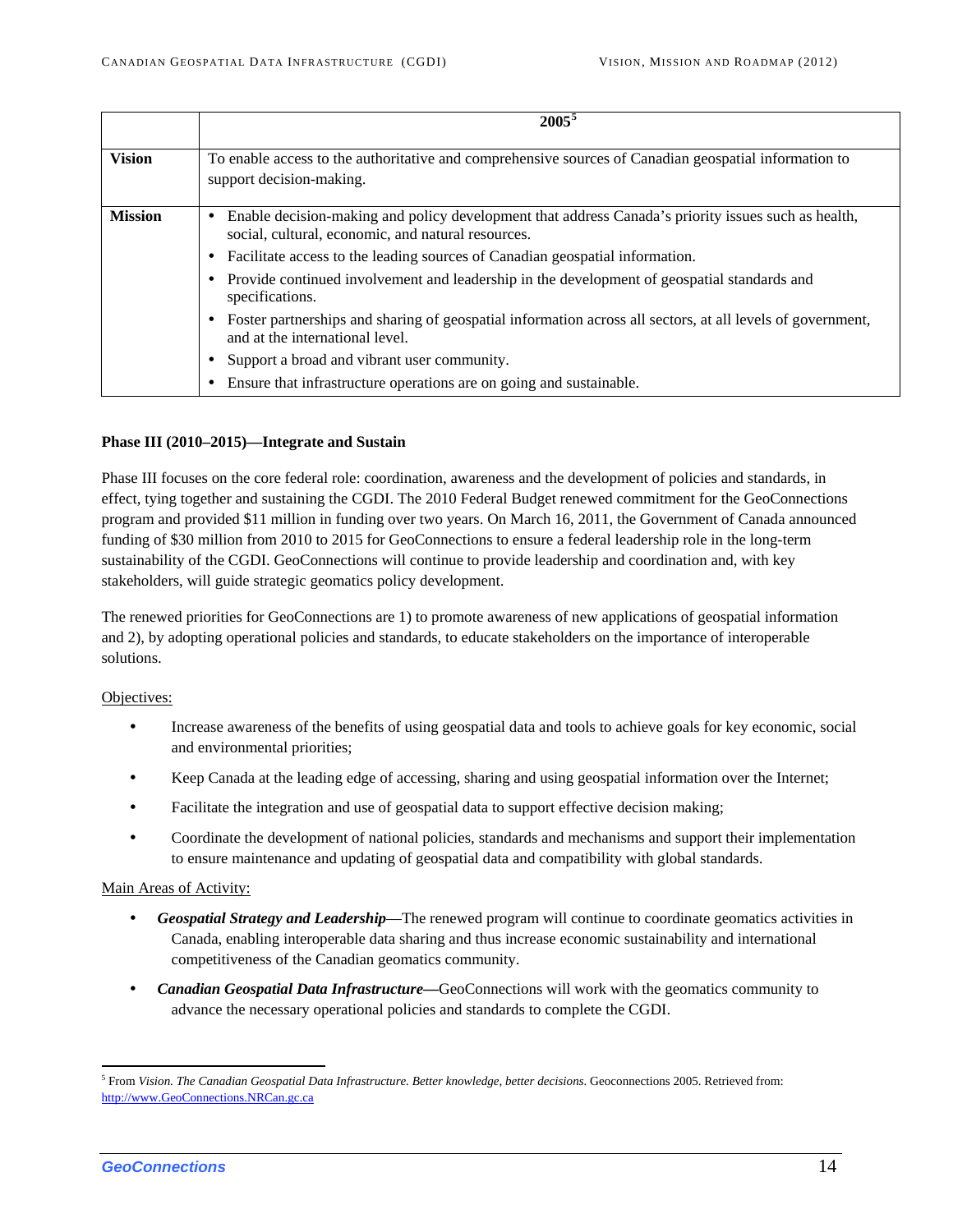#### <span id="page-17-0"></span>*ANNEX B: CGDI DEFINITION AND COMPONENTS*

The CGDI helps Canadians gain new perspectives into social, economic and environmental issues by providing an online network of resources that improves the sharing, use and integration of information tied to geographic locations in Canada.

More specifically, the CGDI is the convergence of policies, standards, technologies and framework data necessary to harmonize all of Canada's location-based information. Consequently, the CGDI reduces barriers to using geospatial information so that Canadians can discover, access, visualize, integrate, apply and share quality location-based information and make effective decisions.

#### **The CGDI includes four key components**:

The CGDI's four key components (framework data, policies, standards and technologies) all contribute towards providing Canadians with high-quality location-based information.

- **Framework data**: The core data of the CGDI, framework data is the common, up-to-date, and maintained base of quality location-based data for all of Canada. This data provides context and reference to physical features and other types of information linked to geography. These datasets are the base mapping layers required to develop applications and are freely available for reuse. Framework data is the foundation upon which location-based information becomes spatially relevant to users.
- **Policies**: Operational policies are essential to eliminating barriers and enabling users to exchange location-based information effectively and efficiently. These data policies address topics related to the lifecycle of location-based data (i.e. collection, management, dissemination, use) and make issues such as data access, quality, ownership and integrity easier to manage.
- **Standards**: Technical and data standards allow diverse data sources, services, applications and systems to operate with each other. The CGDI is built upon international standards that allow it to work with other infrastructures in Canada and around the world. This harmonization of standards is fundamental to ensuring the efficient exchange of location-based information.
- **Technologies**: The CGDI uses a suite of innovative tools to provide a functional and accessible environment, which enables the development of systems and applications that integrate location-based information. The CGDI's open and flexible architecture continually adapts to the rapidly evolving internet. These technologies help users discover, access, integrate, share and disseminate Canada's location-based information.

#### **Collaboration and Partnerships—Tying it all together**

Collaboration and partnerships between federal, provincial, territorial and regional governments; the private sector; and academia ensure interoperability for the CGDI. This interoperability is achieved by the convergence of **framework data**, **policies**, **standards** and **technologies** necessary to harmonize Canada's location-based information.

#### **Benefits to Canadians**

The CGDI allows users to discover, evaluate and use a wide range of geospatial data from various sources, which would have otherwise been difficult to find. It helps decision-makers from all levels of government, the private sector, nongovernmental organizations and academia use location-based information to make effective decisions on social, economic and environmental priorities.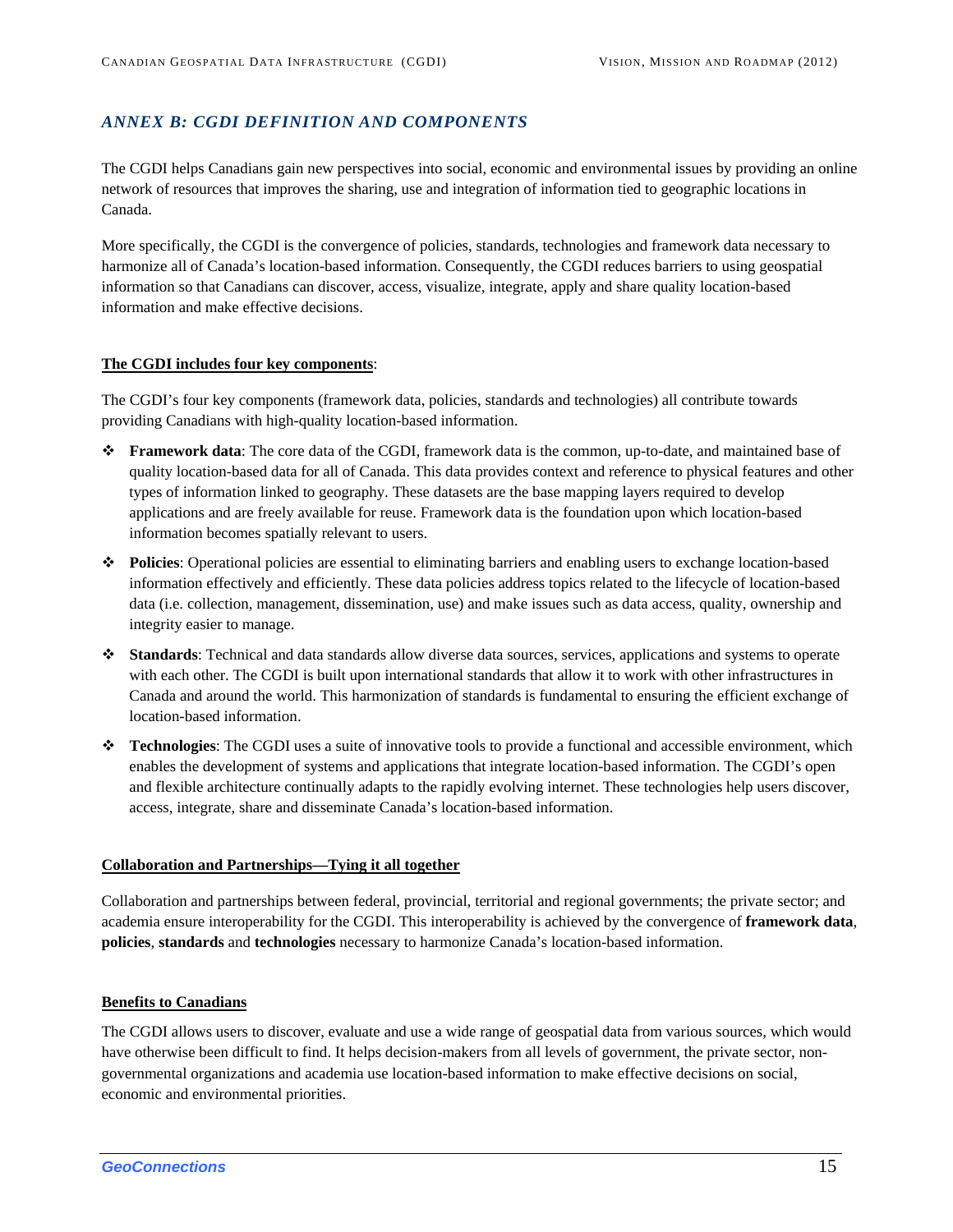#### <span id="page-18-0"></span>*ANNEX C: GEOBASE*

#### **GeoBase**

Through the GeoBase portal (www.GeoBase.ca), users have access to this quality framework data at no cost, without restrictions, under a common license agreement. The GeoBase portal is accessed through a single access point ([www.GeoBase.ca](http://www.geobase.ca/)).

Currently the GeoBase portal contains the following nine framework data themes or layers<sup>[6](#page-18-1)</sup>.

- 1. The *[Canadian Digital Elevation Data](http://www.geobase.ca/geobase/en/data/cded/index.html)* (CDED) layer consists of an ordered array of ground elevations at regularly spaced intervals.
- 2. The *[Canadian Geodetic Network](http://www.geobase.ca/geobase/en/data/geod/index.html)* contains horizontal and vertical geodetic control information for thousands of geodetic markers or monuments (i.e., permanent and stable survey markers for which precise coordinates have been established) distributed across Canada.
- 3. The *[Canadian Geographical Names Database](http://www.geobase.ca/geobase/en/data/cgn/index.html)* (CGNDB) is the data bank of Canada's geographical names maintained by Natural Resources Canada.
- 4. The *[National Hydro Network](http://www.geobase.ca/geobase/en/data/nhn/index.html)* (NHN) is framework data representing the inland surface waters of Canada.
- 5. The *[National Road Network](http://www.geobase.ca/geobase/en/data/nrn/index.html)* (NRN) is a representation of the centerline of all non-restricted-use roads in Canada (five meters or more in width, drivable and free from barriers).
- 6. Full national coverage of satellite orthoimagery.
- 7. *[Data Alignment](http://www.geobase.ca/geobase/en/data/imagery/index.html)* layer containing the control points used for the geometric correction of Landsat 7 satellite imagery.
- 8. *[Land Cover](http://www.geobase.ca/geobase/en/data/landcover/index.html)* is a classification of land surface materials into themes such as forests, wetlands, crops and pasture, snow and ice, rock, and urban development.
- 9. The *Administrative Boundaries* composed of Canadian geopolitical boundaries and Aboriginal lands.

<span id="page-18-1"></span><sup>6</sup> From *GeoConnections Framework Data Guide.* Geoconnections 2009. Retrieved from Chapter 2: [http://www.GeoConnections.NRCan.gc.ca](http://www.geoconnections.nrcan.gc.ca/)